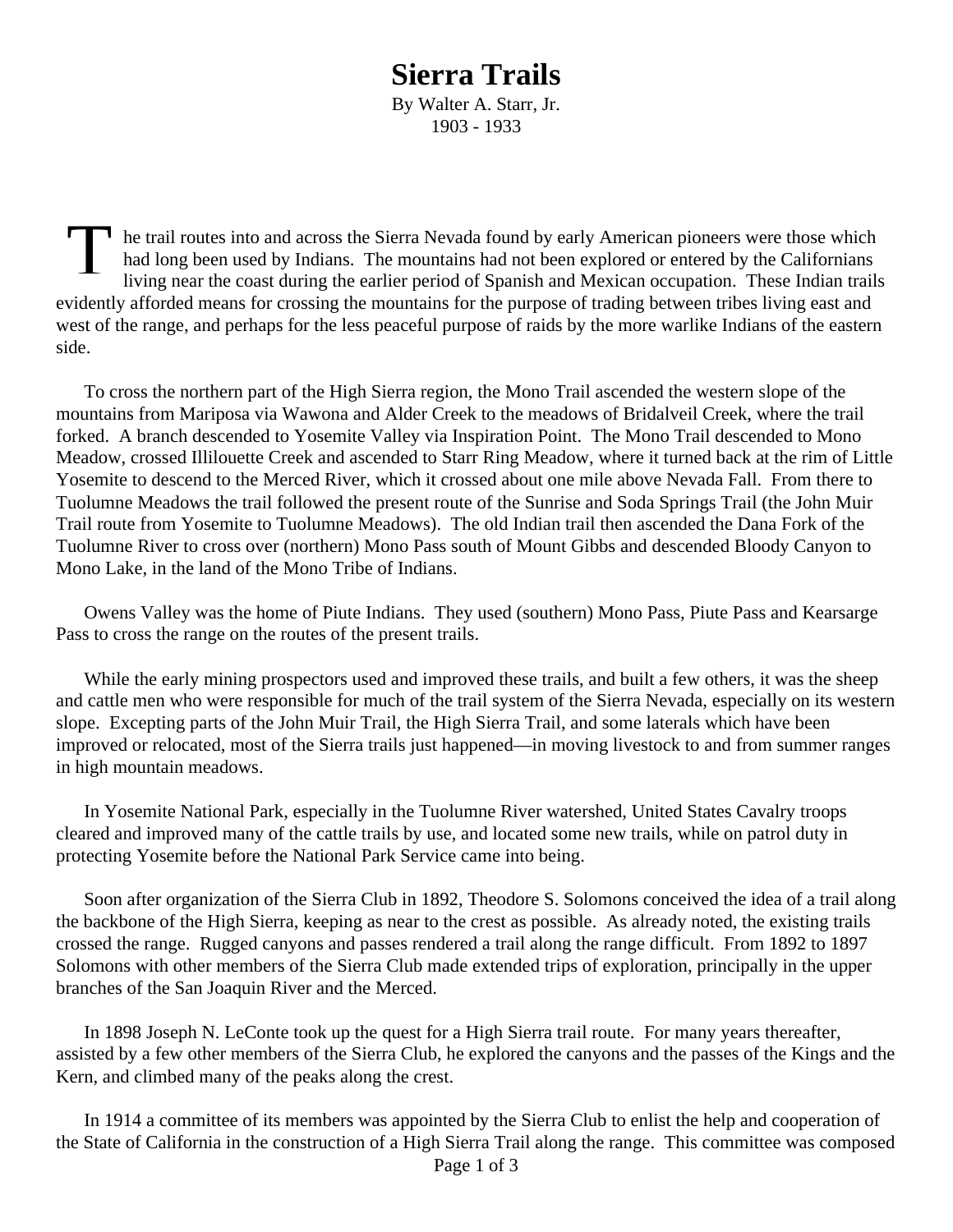of Meyer Lissner (chairman), Walter L. Huber, David P. Barrows, Vernon L. Kellogg, and Clair S. Tappaan. Soon thereafter the President of the Sierra Club, John Muir, died, and it was decided to name the proposed trail "The John Muir Trail" as a fitting memorial As a result of the efforts of the committee the California state legisla ture appropriated \$10,000 to finance work on the trail in 1915.

The responsibility of selecting the route and spending the funds was given to the State Engineer, Wilbur F. McClure. Basing his decision on the information obtained by the many explorations of the past twenty years, principally by members of the Sierra Club, as well as on observations of his own made in the field, McClure selected the route now followed by the completed trail as the official route of the John Muir Trail from Yosemite Valley to Mount Whitney. To solve the problems of trail construction he wisely secured the cooperation of the Forest Service and arranged to have actual trail construction done under the management and supervision of its officers. This the men of the Forest Service accomplished through the years, faithfully and efficiently, with the meager funds at their disposal for such a large undertaking. Additional appropriations of \$10,000 were made by the legislature in each of the years 1917, 1925, 1927, and 1929 as the result of Sierra Club efforts. Here ended the era of state assistance in the building of the John Muir Trail.

To complete the trail on its official route there now remained two sections to be constructed over difficult passes. One of them, from the Kings to the Kern over Foresters Pass, was completed in 1932 by the National Park Service on the Kern River side of the divide and by the Forest Service on the Kings River side. The last section, up Palisade Creek et' the headwaters of Middle Fork of Kings River and over Mather Pass to the headwaters of the South Fork of Kings River, was completed in 1938 by the Forest Service as the result of an appeal made to Regional Forester S. B. Show by the High Sierra Trails committee of the Sierra Club, through its chairman. Forest Supervisors Booth, Benedict, and Elliott, of the Inyo, Sierra, and Sequoia national forests, cooperated to accomplish this work. Shortly thereafter the region containing this section of the trail was transferred to the jurisdiction of the National Park Service by the creation of Kings Canyon National Park. Thus the John Muir Trail finally came to be, some forty years after it was conceived.

Another important trail to render the high mountain regions of the Kern and the Kaweah accessible, was built in 1930-1931 by the National Park Service in Sequoia National Park under the supervision of Superintendent John R. White. Known as the High Sierra Trail, it starts at Crescent Meadow in Giant Forest, crosses the Kern-Kaweah divide to Kern River and meets the John Muir Trail on Wallace Creek tributary.

The trails of the High Sierra are now the responsibility of the National Park Service and the Forest Service. The work to be done each year on maintenance is most important. Both services have always lacked sufficient funds, earmarked in their budgets for trail maintenance, to do the job of keeping the trails decently passable. The Sierra Club wishes to cooperate with the services by making efforts to have the needed funds made available, and by reporting where it finds trail repairs to be most necessary. Individuals who travel on the trails can help in this effort by noting where trails are washed out, blocked by fallen trees, or otherwise badly in need of repair, while out on their summer trips, and on their return reporting the information to the Sierra Club. The club can then consolidate the reports received and convey the information gathered to the Forest Service and the National Park Service for their attention.

Naturally, the standards of trails in the Sierra trail system differ greatly and consideration must be given to their origin as described. On some of the main routes of travel, especially where trails have been made or relocated by the Park Service or Forest Service, standards are generally fairly good, but on many laterals and secondary trails such standards should not be expected. Parties traveling over the trails can help to maintain them by staying on the trail and not making short cuts, especially on switchbacks. Few realize the harm done